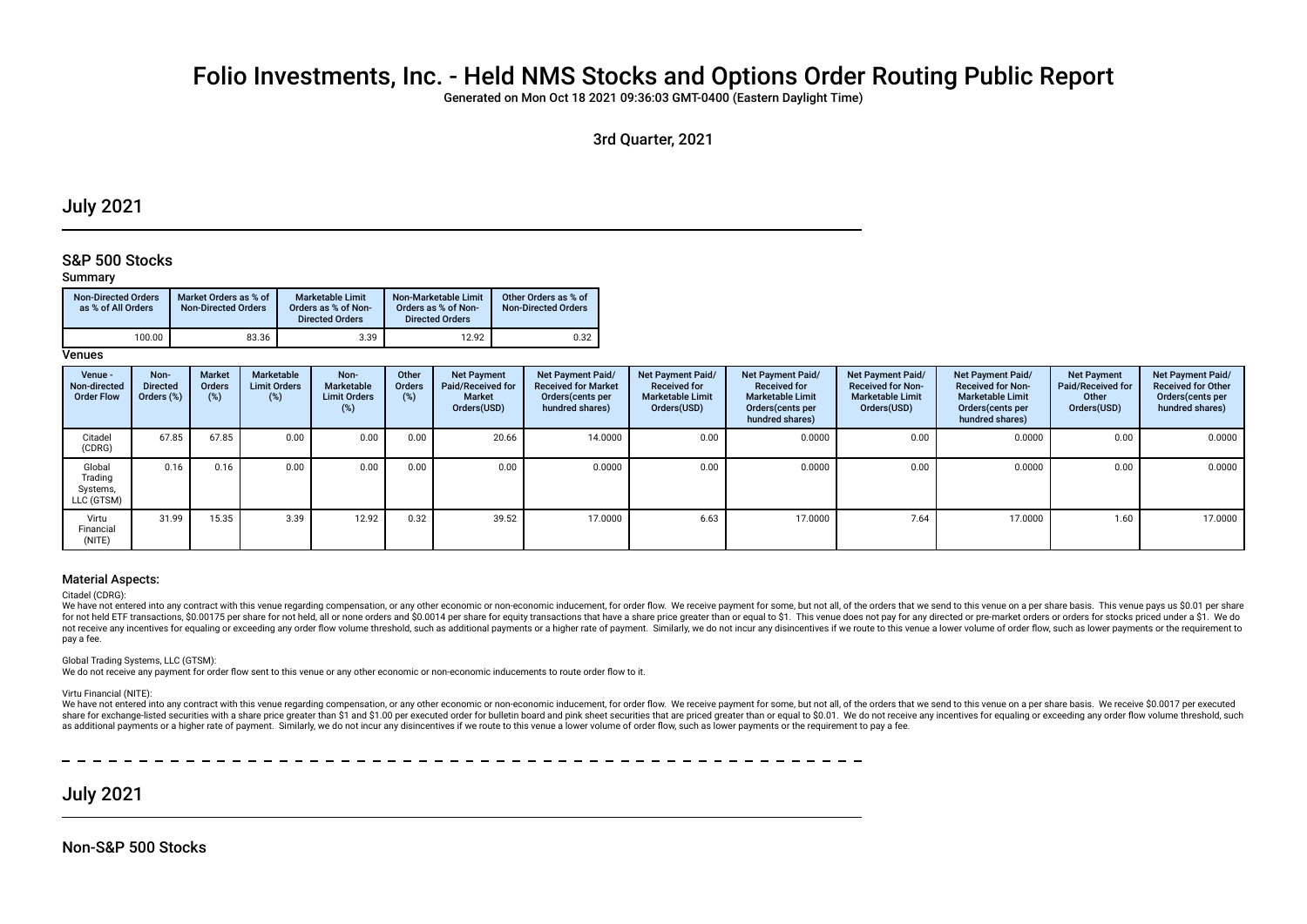### Summary

| <b>Non-Directed Orders</b><br>as % of All Orders | Market Orders as % of<br><b>Non-Directed Orders</b> | Marketable Limit<br>Orders as % of Non-<br><b>Directed Orders</b> | Non-Marketable Limit<br>Orders as % of Non-<br><b>Directed Orders</b> | Other Orders as % of<br><b>Non-Directed Orders</b> |
|--------------------------------------------------|-----------------------------------------------------|-------------------------------------------------------------------|-----------------------------------------------------------------------|----------------------------------------------------|
| 100.00                                           | 73.49                                               | 16.35                                                             | 6.98                                                                  | 3.18                                               |

### **Venues**

| Venue -<br>Non-directed<br><b>Order Flow</b> | Non-<br><b>Directed</b><br>Orders (%) | <b>Market</b><br>Orders<br>(%) | Marketable<br><b>Limit Orders</b><br>(%) | Non-<br>Marketable<br><b>Limit Orders</b><br>(%) | Other<br><b>Orders</b><br>(%) | <b>Net Payment</b><br>Paid/Received for<br><b>Market</b><br>Orders(USD) | Net Payment Paid/<br><b>Received for Market</b><br>Orders(cents per<br>hundred shares) | Net Payment Paid/<br><b>Received for</b><br><b>Marketable Limit</b><br>Orders(USD) | <b>Net Payment Paid/</b><br><b>Received for</b><br><b>Marketable Limit</b><br>Orders (cents per<br>hundred shares) | Net Payment Paid/<br><b>Received for Non-</b><br><b>Marketable Limit</b><br>Orders(USD) | Net Payment Paid/<br><b>Received for Non-</b><br><b>Marketable Limit</b><br>Orders (cents per<br>hundred shares) | <b>Net Payment</b><br>Paid/Received for<br>Other<br>Orders(USD) | Net Payment Paid/<br><b>Received for Other</b><br>Orders(cents per<br>hundred shares) |
|----------------------------------------------|---------------------------------------|--------------------------------|------------------------------------------|--------------------------------------------------|-------------------------------|-------------------------------------------------------------------------|----------------------------------------------------------------------------------------|------------------------------------------------------------------------------------|--------------------------------------------------------------------------------------------------------------------|-----------------------------------------------------------------------------------------|------------------------------------------------------------------------------------------------------------------|-----------------------------------------------------------------|---------------------------------------------------------------------------------------|
| Citadel<br>(CDEL)                            | 47.14                                 | 47.14                          | 0.00                                     | 0.00                                             | 0.00                          | 75.97                                                                   | 13.7452                                                                                | 0.00                                                                               | 0.0000                                                                                                             | 0.00                                                                                    | 0.0000                                                                                                           | 0.00                                                            | 0.0000                                                                                |
| Global<br>Trading<br>Systems,<br>LLC (GTSM)  | 2.78                                  | 2.22                           | 0.24                                     | 0.16                                             | 0.16                          | 0.00                                                                    | 0.0000                                                                                 | 0.00                                                                               | 0.0000                                                                                                             | 0.00                                                                                    | 0.0000                                                                                                           | 0.00                                                            | 0.0000                                                                                |
| Virtu<br>Financial<br>(NITE)                 | 50.08                                 | 24.13                          | 16.11                                    | 6.82                                             | 3.02                          | 511.80                                                                  | 5.1763                                                                                 | 180.06                                                                             | 12.8712                                                                                                            | 84.75                                                                                   | 8.4874                                                                                                           | 34.02                                                           | 17.0000                                                                               |

### Material Aspects:

Citadel (CDEL):

We have not entered into any contract with this venue regarding compensation, or any other economic or non-economic inducement, for order flow. We receive payment for some, but not all, of the orders that we send to this v for not held ETF transactions, \$0,00175 per share for not held, all or none orders and \$0,0014 per share for equity transactions that have a share price greater than or equal to \$1. This yenue does not pay for any directed not receive any incentives for equaling or exceeding any order flow volume threshold, such as additional payments or a higher rate of payment. Similarly, we do not incur any disincentives if we route to this venue a lower pay a fee.

#### Global Trading Systems, LLC (GTSM):

We do not receive any payment for order flow sent to this venue or any other economic or non-economic inducements to route order flow to it.

#### Virtu Financial (NITE):

We have not entered into any contract with this venue regarding compensation, or any other economic or non-economic inducement, for order flow. We receive payment for some, but not all, of the orders that we send to this v share for exchange-listed securities with a share price greater than \$1 and \$1.00 per executed order for bulletin board and pink sheet securities that are priced greater than or equal to \$0.01. We do not receive any incent as additional payments or a higher rate of payment. Similarly, we do not incur any disincentives if we route to this venue a lower volume of order flow, such as lower payments or the requirement to pay a fee.

 $- - - - - -$ 

# July 2021

## **Options**

#### **Summary**

| <b>Non-Directed Orders</b><br>as % of All Orders | Market Orders as % of<br><b>Non-Directed Orders</b> | <b>Marketable Limit</b><br>Orders as % of Non-<br><b>Directed Orders</b> | Non-Marketable Limit<br>Orders as % of Non-<br><b>Directed Orders</b> | Other Orders as % of<br><b>Non-Directed Orders</b> |
|--------------------------------------------------|-----------------------------------------------------|--------------------------------------------------------------------------|-----------------------------------------------------------------------|----------------------------------------------------|
|                                                  |                                                     |                                                                          |                                                                       |                                                    |

### **Venues**

Material Aspects: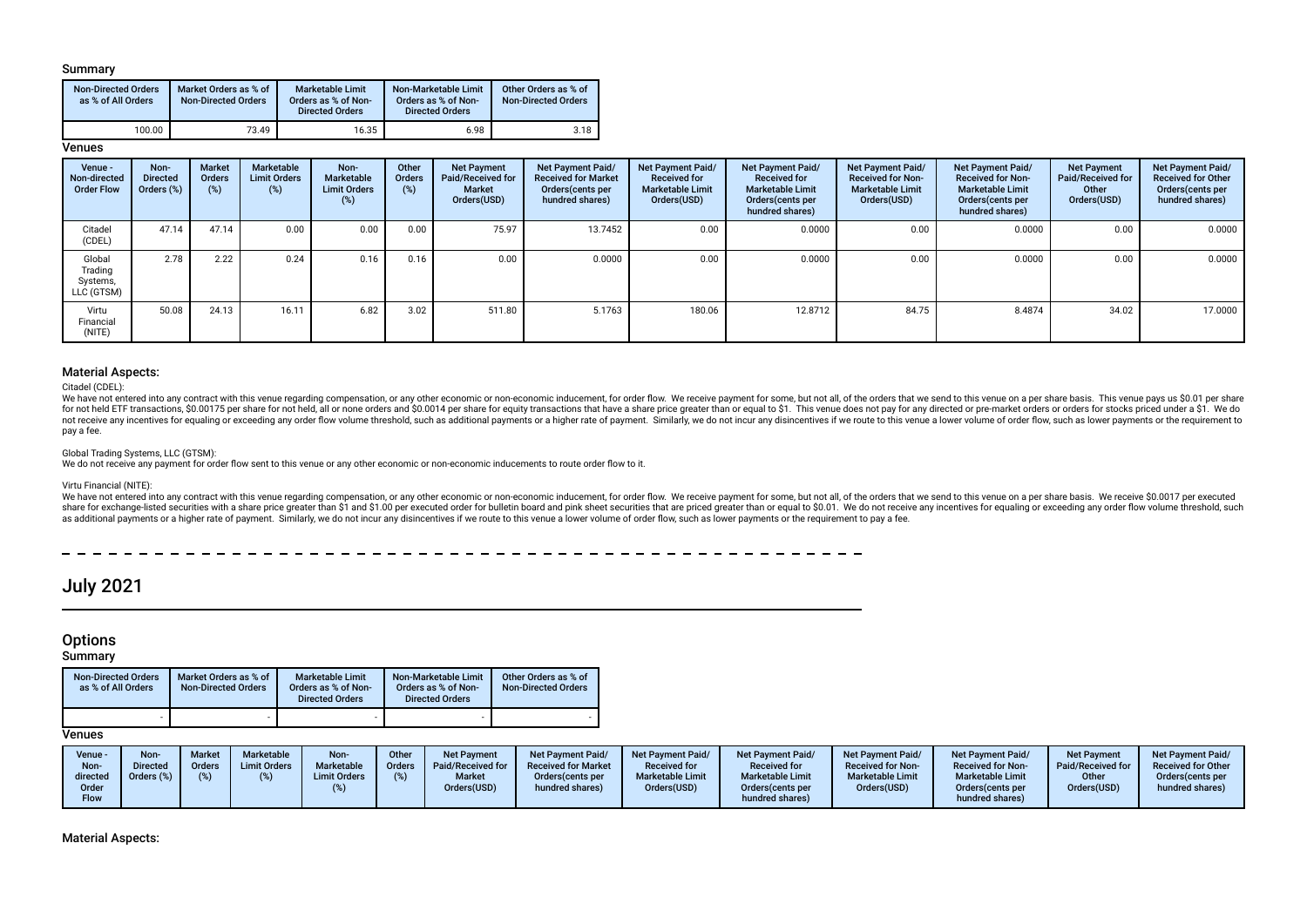## August 2021

## S&P 500 Stocks

Summary

| <b>Non-Directed Orders</b><br>as % of All Orders | Market Orders as % of<br><b>Non-Directed Orders</b> | <b>Marketable Limit</b><br>Orders as % of Non-<br><b>Directed Orders</b> | Non-Marketable Limit<br>Orders as % of Non-<br><b>Directed Orders</b> | Other Orders as % of<br><b>Non-Directed Orders</b> |
|--------------------------------------------------|-----------------------------------------------------|--------------------------------------------------------------------------|-----------------------------------------------------------------------|----------------------------------------------------|
| 100.00                                           | 80.22                                               | 4.59                                                                     | 14.87                                                                 | 0.32                                               |

Venues

| Venue -<br>Non-<br>directed<br><b>Order Flow</b> | Non-<br><b>Directed</b><br>Orders (%) | <b>Market</b><br><b>Orders</b><br>(%) | Marketable<br><b>Limit Orders</b><br>(%) | Non-<br>Marketable<br><b>Limit Orders</b><br>$(\%)$ | Other<br>Orders<br>(%) | <b>Net Payment</b><br>Paid/Received for<br>Market<br>Orders(USD) | <b>Net Payment Paid/</b><br><b>Received for Market</b><br>Orders (cents per<br>hundred shares) | Net Payment Paid/<br><b>Received for</b><br><b>Marketable Limit</b><br>Orders(USD) | <b>Net Payment Paid/</b><br><b>Received for</b><br><b>Marketable Limit</b><br>Orders (cents per<br>hundred shares) | Net Payment Paid/<br><b>Received for Non-</b><br><b>Marketable Limit</b><br>Orders(USD) | <b>Net Payment Paid/</b><br><b>Received for Non-</b><br><b>Marketable Limit</b><br>Orders (cents per<br>hundred shares) | <b>Net Payment</b><br>Paid/Received for<br>Other<br>Orders(USD) | Net Payment Paid/<br><b>Received for Other</b><br>Orders (cents per<br>hundred shares) |
|--------------------------------------------------|---------------------------------------|---------------------------------------|------------------------------------------|-----------------------------------------------------|------------------------|------------------------------------------------------------------|------------------------------------------------------------------------------------------------|------------------------------------------------------------------------------------|--------------------------------------------------------------------------------------------------------------------|-----------------------------------------------------------------------------------------|-------------------------------------------------------------------------------------------------------------------------|-----------------------------------------------------------------|----------------------------------------------------------------------------------------|
| Citadel<br>(CDRG)                                | 69.62                                 | 69.62                                 | 0.00                                     | 0.00                                                | 0.00                   | 16.26                                                            | 8.7633                                                                                         | 0.00                                                                               | 0.0000                                                                                                             | 0.00                                                                                    | 0.0000                                                                                                                  | 0.00                                                            | 0.0000                                                                                 |
| Virtu<br>Financial<br>(NITE)                     | 30.38                                 | 10.60                                 | 4.59                                     | 14.87                                               | 0.32                   | 24.44                                                            | 17.0000                                                                                        | 6.69                                                                               | 17.0000                                                                                                            | 11.05                                                                                   | 17.0000                                                                                                                 | 0.35                                                            | 17.0000                                                                                |

### Material Aspects:

#### Citadel (CDRG):

We have not entered into any contract with this venue regarding compensation, or any other economic or non-economic inducement, for order flow. We receive payment for some, but not all, of the orders that we send to this v for not held ETF transactions, \$0.00175 per share for not held, all or none orders and \$0.0014 per share for equity transactions that have a share price greater than or equal to \$1. This venue does not pay for any directed not receive any incentives for equaling or exceeding any order flow volume threshold, such as additional payments or a higher rate of payment. Similarly, we do not incur any disincentives if we route to this venue a lower pay a fee.

#### Virtu Financial (NITE):

We have not entered into any contract with this venue regarding compensation, or any other economic or non-economic inducement, for order flow. We receive payment for some, but not all, of the orders that we send to this v share for exchange-listed securities with a share price greater than \$1 and \$1.00 per executed order for bulletin board and pink sheet securities that are priced greater than or equal to \$0.01. We do not receive any incent as additional payments or a higher rate of payment. Similarly, we do not incur any disincentives if we route to this venue a lower volume of order flow, such as lower payments or the requirement to pay a fee.

## August 2021

### Non-S&P 500 Stocks

Summary

| <b>Non-Directed Orders</b><br>as % of All Orders | Market Orders as % of<br><b>Non-Directed Orders</b> | <b>Marketable Limit</b><br>Orders as % of Non-<br><b>Directed Orders</b> | Non-Marketable Limit<br>Orders as % of Non-<br><b>Directed Orders</b> | Other Orders as % of<br><b>Non-Directed Orders</b> |
|--------------------------------------------------|-----------------------------------------------------|--------------------------------------------------------------------------|-----------------------------------------------------------------------|----------------------------------------------------|
| 100.00                                           | 82.64                                               | 4.21                                                                     | 12.07                                                                 | 1.07                                               |

### **Venues**

| Venue -<br>Non-directed<br><b>Order Flow</b> | Non-<br><b>Directed</b><br>Orders (%) | <b>Market</b><br>Orders<br>(%) | Marketable<br><b>Limit Orders</b><br>(%) | Non-<br>Marketable<br><b>Limit Orders</b> | Other<br><b>Orders</b><br>(%) | <b>Net Payment</b><br>Paid/Received for<br><b>Market</b><br>Orders(USD) | <b>Net Payment Paid/</b><br><b>Received for Market</b><br>Orders (cents per<br>hundred shares) | <b>Net Payment Paid/</b><br><b>Received for</b><br><b>Marketable Limit</b><br>Orders(USD) | <b>Net Payment Paid/</b><br><b>Received for</b><br><b>Marketable Limit</b><br>Orders (cents per<br>hundred shares) | <b>Net Payment Paid/</b><br><b>Received for Non-</b><br><b>Marketable Limit</b><br>Orders(USD) | <b>Net Payment Paid/</b><br><b>Received for Non-</b><br><b>Marketable Limit</b><br>Orders (cents per<br>hundred shares) | <b>Net Payment</b><br>Paid/Received for<br>Other<br>Orders(USD) | <b>Net Payment Paid/</b><br><b>Received for Other</b><br>Orders (cents per<br>hundred shares) |
|----------------------------------------------|---------------------------------------|--------------------------------|------------------------------------------|-------------------------------------------|-------------------------------|-------------------------------------------------------------------------|------------------------------------------------------------------------------------------------|-------------------------------------------------------------------------------------------|--------------------------------------------------------------------------------------------------------------------|------------------------------------------------------------------------------------------------|-------------------------------------------------------------------------------------------------------------------------|-----------------------------------------------------------------|-----------------------------------------------------------------------------------------------|
| Citadel<br>(CDEL)                            | 51.00                                 | 51.00                          | 0.00                                     | 0.00                                      | 0.00                          | 76.39                                                                   | 10.7464                                                                                        | 0.00                                                                                      | 0.0000                                                                                                             | 0.00                                                                                           | 0.0000                                                                                                                  | 0.00                                                            | 0.0000                                                                                        |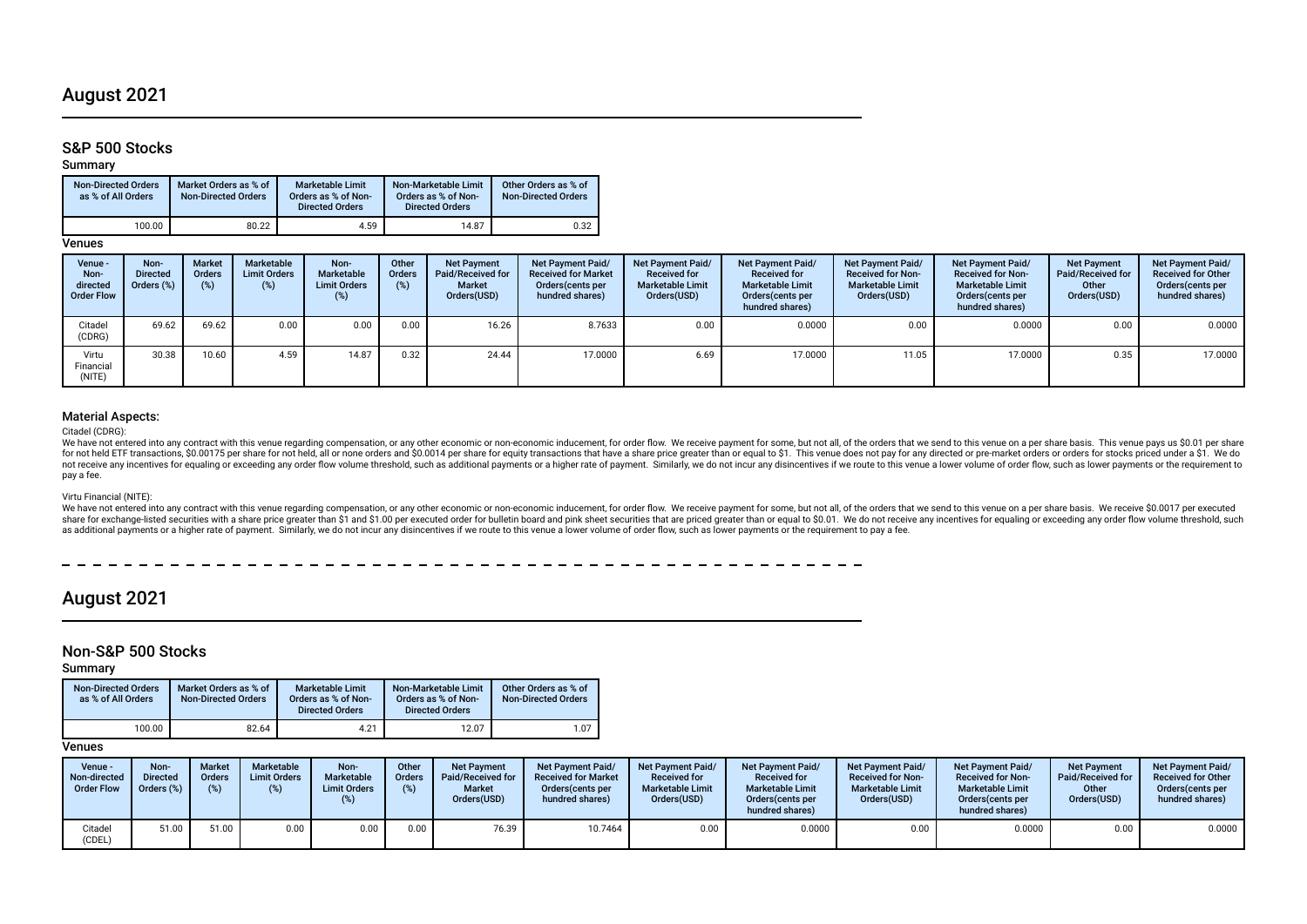| Venue -<br>Non-directed<br><b>Order Flow</b> | Non-<br><b>Directed</b><br>Orders (%) | <b>Market</b><br>Orders<br>(%) | Marketable<br><b>Limit Orders</b><br>(%) | Non-<br>Marketable<br><b>Limit Orders</b><br>(%) | Other<br>Orders<br>(%) | <b>Net Payment</b><br>Paid/Received for<br><b>Market</b><br>Orders(USD) | Net Payment Paid/<br><b>Received for Market</b><br>Orders(cents per<br>hundred shares) | Net Payment Paid/<br><b>Received for</b><br><b>Marketable Limit</b><br>Orders(USD) | <b>Net Payment Paid/</b><br><b>Received for</b><br><b>Marketable Limit</b><br>Orders (cents per<br>hundred shares) | Net Payment Paid/<br><b>Received for Non-</b><br><b>Marketable Limit</b><br>Orders(USD) | <b>Net Payment Paid/</b><br><b>Received for Non-</b><br><b>Marketable Limit</b><br>Orders (cents per<br>hundred shares) | <b>Net Payment</b><br>Paid/Received for<br>Other<br>Orders(USD) | Net Payment Paid/<br><b>Received for Other</b><br>Orders(cents per<br>hundred shares) |
|----------------------------------------------|---------------------------------------|--------------------------------|------------------------------------------|--------------------------------------------------|------------------------|-------------------------------------------------------------------------|----------------------------------------------------------------------------------------|------------------------------------------------------------------------------------|--------------------------------------------------------------------------------------------------------------------|-----------------------------------------------------------------------------------------|-------------------------------------------------------------------------------------------------------------------------|-----------------------------------------------------------------|---------------------------------------------------------------------------------------|
| Global<br>Trading<br>Systems,<br>LLC (GTSM)  | 3.29                                  | 2.57                           | 0.29                                     | 0.43                                             | 0.00                   | 0.00                                                                    | 0.0000                                                                                 | 0.00                                                                               | 0.0000                                                                                                             | 0.00                                                                                    | 0.0000                                                                                                                  | 0.00                                                            | 0.0000                                                                                |
| Virtu<br>Financial<br>(NITE)                 | 45.71                                 | 29.07                          | 3.93                                     | 11.64                                            | 1.07                   | 420.99                                                                  | 14.4028                                                                                | 85.59                                                                              | 9.1634                                                                                                             | 116.52                                                                                  | 15.0300                                                                                                                 | 7.99                                                            | 17.0000                                                                               |

#### Material Aspects:

#### Citadel (CDEL):

We have not entered into any contract with this venue regarding compensation, or any other economic or non-economic inducement, for order flow. We receive payment for some, but not all, of the orders that we send to this v for not held ETF transactions, \$0.00175 per share for not held, all or none orders and \$0.0014 per share for equity transactions that have a share price greater than or equal to \$1. This venue does not pay for any directed not receive any incentives for equaling or exceeding any order flow volume threshold, such as additional payments or a higher rate of payment. Similarly, we do not incur any disincentives if we route to this venue a lower pay a fee.

#### Global Trading Systems, LLC (GTSM):

We do not receive any payment for order flow sent to this venue or any other economic or non-economic inducements to route order flow to it.

#### Virtu Financial (NITE):

We have not entered into any contract with this venue regarding compensation, or any other economic or non-economic inducement, for order flow. We receive payment for some, but not all, of the orders that we send to this v share for exchange-listed securities with a share price greater than \$1 and \$1.00 per executed order for bulletin board and pink sheet securities that are priced greater than or equal to \$0.01. We do not receive any incent as additional payments or a higher rate of payment. Similarly, we do not incur any disincentives if we route to this venue a lower volume of order flow, such as lower payments or the requirement to pay a fee.

## August 2021

## **Options**

### **Summary**

| <b>Non-Directed Orders</b><br>as % of All Orders | Market Orders as % of<br><b>Non-Directed Orders</b> | <b>Marketable Limit</b><br>Orders as % of Non-<br><b>Directed Orders</b> | Non-Marketable Limit<br>Orders as % of Non-<br><b>Directed Orders</b> | Other Orders as % of<br><b>Non-Directed Orders</b> |
|--------------------------------------------------|-----------------------------------------------------|--------------------------------------------------------------------------|-----------------------------------------------------------------------|----------------------------------------------------|
|                                                  |                                                     |                                                                          |                                                                       |                                                    |

### **Venues**

| Venue -<br>Non-<br>directed<br>Order<br><b>Flow</b> | <b>Non</b><br><b>Market</b><br><b>Directed</b><br><b>Orders</b><br>Orders (%)<br>(% ) | Marketable<br><b>Limit Orders</b> | Non-<br>Marketable<br><b>Limit Orders</b> | Other<br>Orders<br>(%) | <b>Net Payment</b><br>Paid/Received for<br><b>Market</b><br>Orders(USD) | Net Payment Paid/<br><b>Received for Market</b><br>Orders (cents per<br>hundred shares) | Net Payment Paid/<br><b>Received for</b><br><b>Marketable Limit</b><br>Orders(USD) | <b>Net Payment Paid/</b><br><b>Received for</b><br><b>Marketable Limit</b><br>Orders (cents per<br>hundred shares) | <b>Net Payment Paid/</b><br><b>Received for Non-</b><br><b>Marketable Limit</b><br>Orders(USD) | <b>Net Payment Paid/</b><br><b>Received for Non-</b><br><b>Marketable Limit</b><br>Orders(cents per<br>hundred shares) | <b>Net Payment</b><br>Paid/Received for<br>Other<br>Orders(USD) | <b>Net Payment Paid/</b><br><b>Received for Other</b><br>Orders(cents per<br>hundred shares) |
|-----------------------------------------------------|---------------------------------------------------------------------------------------|-----------------------------------|-------------------------------------------|------------------------|-------------------------------------------------------------------------|-----------------------------------------------------------------------------------------|------------------------------------------------------------------------------------|--------------------------------------------------------------------------------------------------------------------|------------------------------------------------------------------------------------------------|------------------------------------------------------------------------------------------------------------------------|-----------------------------------------------------------------|----------------------------------------------------------------------------------------------|
|-----------------------------------------------------|---------------------------------------------------------------------------------------|-----------------------------------|-------------------------------------------|------------------------|-------------------------------------------------------------------------|-----------------------------------------------------------------------------------------|------------------------------------------------------------------------------------|--------------------------------------------------------------------------------------------------------------------|------------------------------------------------------------------------------------------------|------------------------------------------------------------------------------------------------------------------------|-----------------------------------------------------------------|----------------------------------------------------------------------------------------------|

#### Material Aspects:

## September 2021

S&P 500 Stocks Summary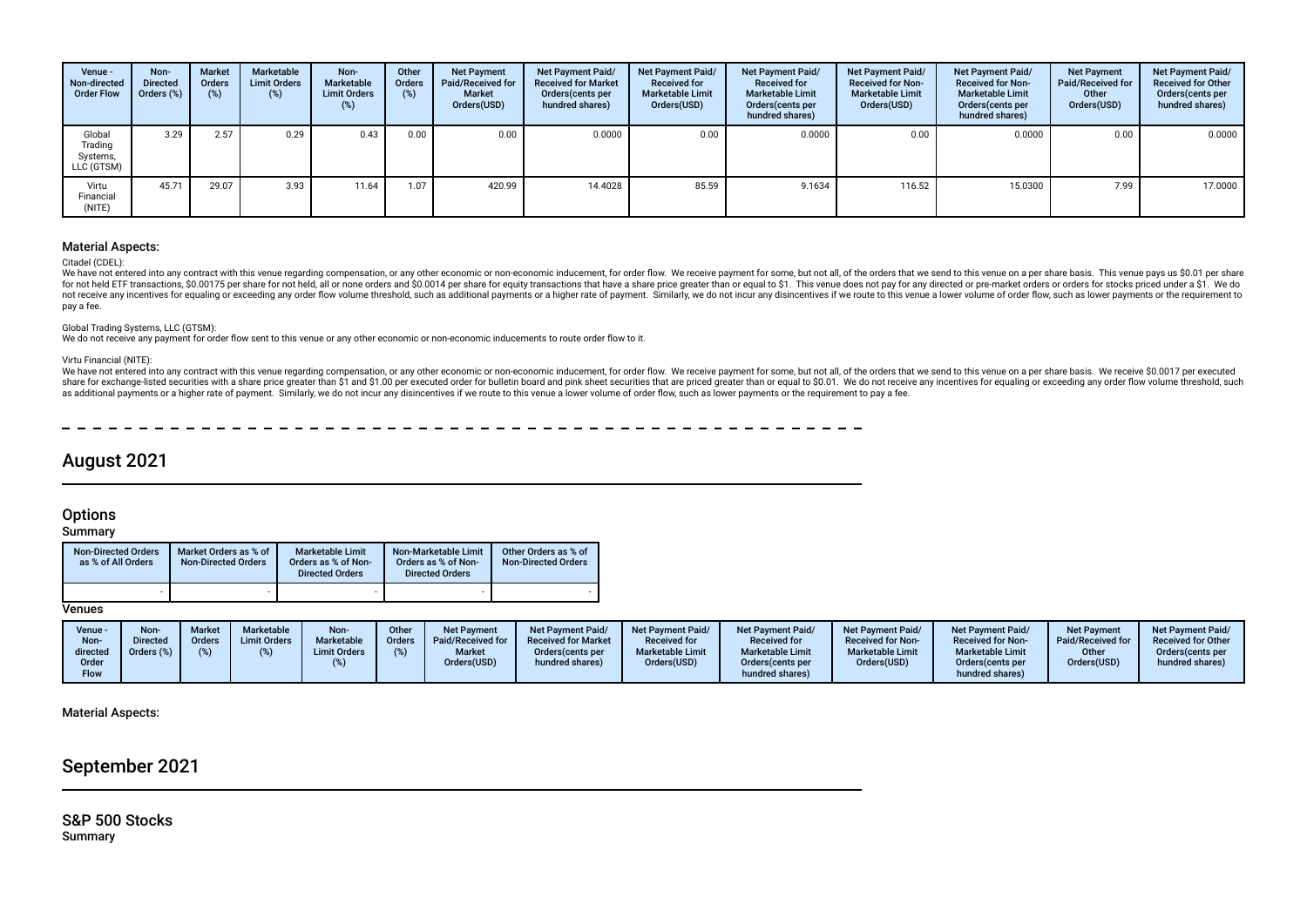| <b>Non-Directed Orders</b><br>as % of All Orders | Market Orders as % of<br><b>Non-Directed Orders</b> | <b>Marketable Limit</b><br>Orders as % of Non-<br><b>Directed Orders</b> | Non-Marketable Limit<br>Orders as % of Non-<br><b>Directed Orders</b> | Other Orders as % of<br><b>Non-Directed Orders</b> |
|--------------------------------------------------|-----------------------------------------------------|--------------------------------------------------------------------------|-----------------------------------------------------------------------|----------------------------------------------------|
| 100.00                                           | 63.90                                               | 8.10                                                                     | 25.82                                                                 | 2.19                                               |

#### Venues

| Venue -<br>Non-directed<br><b>Order Flow</b> | Non-<br><b>Directed</b><br>Orders (%) | Market<br><b>Orders</b><br>(%) | Marketable<br><b>Limit Orders</b><br>(%) | Non-<br>Marketable<br><b>Limit Orders</b><br>(%) | Other<br>Orders<br>$(\%)$ | <b>Net Payment</b><br>Paid/Received for<br>Market<br>Orders(USD) | Net Payment Paid/<br><b>Received for Market</b><br>Orders (cents per<br>hundred shares) | <b>Net Payment Paid/</b><br><b>Received for</b><br><b>Marketable Limit</b><br>Orders(USD) | <b>Net Payment Paid/</b><br><b>Received for</b><br><b>Marketable Limit</b><br>Orders (cents per<br>hundred shares) | Net Payment Paid/<br><b>Received for Non-</b><br><b>Marketable Limit</b><br>Orders(USD) | Net Payment Paid/<br><b>Received for Non-</b><br><b>Marketable Limit</b><br>Orders (cents per<br>hundred shares) | <b>Net Payment</b><br>Paid/Received for<br>Other<br>Orders(USD) | Net Payment Paid/<br><b>Received for Other</b><br>Orders(cents per<br>hundred shares) |
|----------------------------------------------|---------------------------------------|--------------------------------|------------------------------------------|--------------------------------------------------|---------------------------|------------------------------------------------------------------|-----------------------------------------------------------------------------------------|-------------------------------------------------------------------------------------------|--------------------------------------------------------------------------------------------------------------------|-----------------------------------------------------------------------------------------|------------------------------------------------------------------------------------------------------------------|-----------------------------------------------------------------|---------------------------------------------------------------------------------------|
| Citadel<br>(CDRG)                            | 50.98                                 | 50.98                          | 0.00                                     | 0.00                                             | 0.00                      | 6.03                                                             | 7.6652                                                                                  | 0.00                                                                                      | 0.0000                                                                                                             | 0.00                                                                                    | 0.0000                                                                                                           | 0.00                                                            | 0.0000                                                                                |
| Global<br>Trading<br>Systems,<br>LLC (GTSM)  | 0.22                                  | 0.22                           | 0.00                                     | 0.00                                             | 0.00                      | 0.00                                                             | 0.0000                                                                                  | 0.00                                                                                      | 0.0000                                                                                                             | 0.00                                                                                    | 0.0000                                                                                                           | 0.00                                                            | 0.0000                                                                                |
| Virtu<br>Financial<br>(NITE)                 | 48.80                                 | 12.69                          | 8.10                                     | 25.82                                            | 2.19                      | 35.12                                                            | 17.0000                                                                                 | 12.59                                                                                     | 17.0000                                                                                                            | 8.66                                                                                    | 17.0000                                                                                                          | 1.06                                                            | 17.0000                                                                               |

#### Material Aspects:

Citadel (CDRG):

We have not entered into any contract with this venue regarding compensation, or any other economic or non-economic inducement, for order flow. We receive payment for some, but not all, of the orders that we send to this v for not held ETF transactions, \$0.00175 per share for not held, all or none orders and \$0.0014 per share for equity transactions that have a share price greater than or equal to \$1. This venue does not pay for any directed not receive any incentives for equaling or exceeding any order flow volume threshold, such as additional payments or a higher rate of payment. Similarly, we do not incur any disincentives if we route to this venue a lower pay a fee.

#### Global Trading Systems, LLC (GTSM):

We do not receive any payment for order fow sent to this venue or any other economic or non-economic inducements to route order fow to it.

#### Virtu Financial (NITE):

We have not entered into any contract with this venue regarding compensation, or any other economic or non-economic inducement, for order flow. We receive payment for some, but not all, of the orders that we send to this v share for exchange-listed securities with a share price greater than \$1 and \$1.00 per executed order for bulletin board and pink sheet securities that are priced greater than or equal to \$0.01. We do not receive any incent as additional payments or a higher rate of payment. Similarly, we do not incur any disincentives if we route to this venue a lower volume of order flow, such as lower payments or the requirement to pay a fee.

## September 2021

## Non-S&P 500 Stocks

Summary

| <b>Non-Directed Orders</b><br>as % of All Orders | Market Orders as % of<br><b>Non-Directed Orders</b> | <b>Marketable Limit</b><br>Orders as % of Non-<br><b>Directed Orders</b> | Non-Marketable Limit<br>Orders as % of Non-<br><b>Directed Orders</b> | Other Orders as % of<br><b>Non-Directed Orders</b> |
|--------------------------------------------------|-----------------------------------------------------|--------------------------------------------------------------------------|-----------------------------------------------------------------------|----------------------------------------------------|
| 100.00                                           | 82.48                                               | 4.79                                                                     | 11.12                                                                 | 1.60                                               |

Venues

| Venue -<br>Non-directed<br><b>Order Flow</b> | Non-<br><b>Directed</b><br>Orders (%) | <b>Market</b><br><b>Orders</b> | Marketable<br><b>Limit Orders</b><br>(%) | Non-<br>Marketable<br><b>Limit Orders</b> | Other<br><b>Orders</b><br>(%) | <b>Net Payment</b><br>Paid/Received for<br><b>Market</b><br>Orders(USD) | <b>Net Payment Paid/</b><br><b>Received for Market</b><br>Orders (cents per<br>hundred shares) | <b>Net Payment Paid/</b><br><b>Received for</b><br><b>Marketable Limit</b><br>Orders(USD) | <b>Net Payment Paid/</b><br><b>Received for</b><br><b>Marketable Limit</b><br>Orders (cents per<br>hundred shares) | Net Payment Paid/<br><b>Received for Non-</b><br><b>Marketable Limit</b><br>Orders(USD) | <b>Net Payment Paid/</b><br><b>Received for Non-</b><br><b>Marketable Limit</b><br>Orders (cents per<br>hundred shares) | <b>Net Payment</b><br>Paid/Received for<br>Other<br>Orders(USD) | <b>Net Payment Paid/</b><br><b>Received for Other</b><br>Orders (cents per<br>hundred shares) |
|----------------------------------------------|---------------------------------------|--------------------------------|------------------------------------------|-------------------------------------------|-------------------------------|-------------------------------------------------------------------------|------------------------------------------------------------------------------------------------|-------------------------------------------------------------------------------------------|--------------------------------------------------------------------------------------------------------------------|-----------------------------------------------------------------------------------------|-------------------------------------------------------------------------------------------------------------------------|-----------------------------------------------------------------|-----------------------------------------------------------------------------------------------|
| Citadel<br>CDEL)                             | 53.16                                 | 53.16                          | 0.00                                     | 0.00                                      | 0.00                          | 104.44                                                                  | 12.0993                                                                                        | 0.00                                                                                      | 0.0000                                                                                                             | 0.00                                                                                    | 0.0000                                                                                                                  | 0.00                                                            | 0.0000                                                                                        |